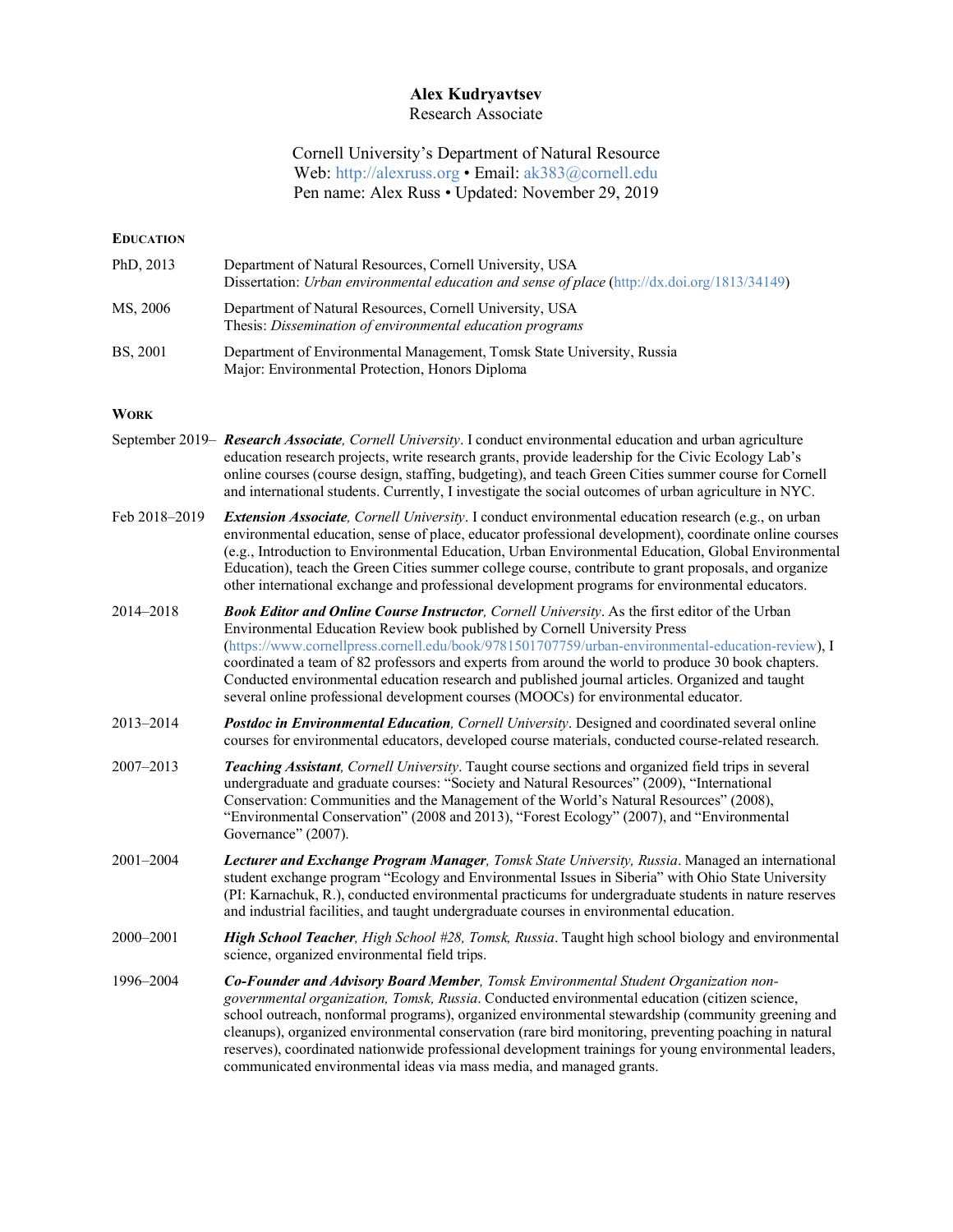#### **JOURNAL ARTICLES**

- Li, Y., Krasny, M., and **Russ, A.** (in-progress). Impact of environmental educator professional development online courses on participants' practice and career.
- DuBois, B., Krasny, M., and **Russ, A.** (2019). Online professional development for environmental educators: Strategies to foster critical thinking and social interactions. *Environmental Education Research*. https://doi.org/10.1080/13504622.2018.1564247
- Li, Y., Krasny, M., and **Russ, A.** (2016). Interactive learning in an urban environmental education online course. *Environmental Education Research, 22*(1): 111–128. http://dx.doi.org/10.1080/13504622.2014.989961
- Wang., S, Guo, F., **Russ, A.,** Cheng, X., and Wu, C. (2016). Camping in the U.S.: Inspiration for China. *World Regional Studies, 25*(1): 115-124. http://dx.doi.org/10.3969/j.issn.1004-9479.2016.01.013 (In Chinese)
- **Russ, A.**, Peters S.J., Krasny, M.E., and Stedman, R.C. (2015). Development of ecological place meaning in New York City. *Journal of Environmental Education, 46*(2), 73–93. http://dx.doi.org/10.1080/00958964.2014.999743
- Krasny, M.E., Kalbacker L., Stedman R.C., and **Russ, A.** (2013). Measuring social capital among youth: Applications in environmental education. *Environmental Education Research, 21*(1), 1–23. http://dx.doi.org/10.1080/13504622.2013.843647
- Krasny, M.E., **Russ, A.**, Tidball, K.G., and Elmqvist, T. (2014). Civic ecology practices: Participatory approaches to generating and measuring ecosystem services in cities. *Ecosystem Services, 7*: 177–186. http://dx.doi.org/10.1016/j.ecoser.2013.11.002
- **Kudryavtsev, A.,** Krasny, M., and Stedman, R. (2012). The impact of environmental education on sense of place among urban youth. *Ecosphere, 3*(4):29. http://dx.doi.org/10.1890/ES11-00318.1
- **Kudryavtsev, A.,** Stedman, R., and Krasny, M. (2011). Sense of place in environmental education. *Environmental Education Research, 18*(2), 229–250. http://dx.doi.org/10.1080/13504622.2011.609615
- **Kudryavtsev, A.**, Krasny, M., and Walther, J. (2010). Dissemination of outreach education programs: In-person and computer-mediated educator training. *Journal of Extension, 48*(5). http://www.joe.org/joe/2010october/a4.php
- **Kudryavtsev, A.**, Krasny, M., Ferenz, G., and Babcock, L. (2007). Use of computer technologies by educators in urban community science education programs. *Journal of Extension, 45*(5). http://www.joe.org/joe/2007october/a2.php

#### **BOOKS AND E-BOOKS**

- **Russ, A.,** and Krasny, M. (Eds.) (2017). *Urban Environmental Education Review*. Ithaca, New York: Cornell University Press. http://cornellpress.cornell.edu/book/?GCOI=80140100988800
- **Russ, A.** (2016). *Urban Environmental Education Narratives*. Washington, DC and Ithaca, NY: NAAEE and Cornell University. (ISBN: 978-0-692-60002-3) https://goo.gl/6vO2cE
- **Russ, A.,** and Krasny, M. (Eds.) (2016). *Essays in urban environmental education*. Ithaca, New York and Washington, DC: Cornell University Civic Ecology Lab and NAAEE. (ISBN: 978-0-692-73496-4) https://goo.gl/XOqzfF
- **Russ, A.** (Ed.). (2015). *Urban Environmental Education*. Ithaca, NY and Washington, DC: Cornell University Civic Ecology Lab, NAAEE, and EECapacity. (ISBN 978-0-692-34957-1) https://goo.gl/ApHp9U
- **Russ A.** (Ed.). (2014). *Measuring Environmental Education Outcomes*. Washington, DC: North American Association for Environmental Education (ISBN: 978-0-615-98351-6). http://goo.gl/omL2uA

#### **BOOK CHAPTERS**

- **Russ, A.,** and Krasny, M. (2017). Introduction. In: Russ, A., and Krasny, M. (Eds.), *Urban Environmental Education Review* (pp. 1–9). Ithaca, New York: Cornell University Press.
- Adams, J.D., Greenwood, D.A., Thomashow, M., and **Russ, A.** (2017). Sense of place. In: Russ, A., and Krasny, M. (Eds.), *Urban Environmental Education Review* (pp. 68–75). Ithaca, New York: Cornell University Press.
- Krasny, M., Svendsen, E.S., Konijnendijk van den Bosch, C., Enqvist, J., and **Russ, A.** (2017). Environmental governance. In: Russ, A., and Krasny, M. (Eds.), *Urban Environmental Education Review* (pp. 103–111). Ithaca, New York: Cornell University Press.
- Cole, L.B., McPhearson, T., Herzog, C.P., and **Russ, A.** (2017). Green infrastructure. In: Russ, A., and Krasny, M. (Eds.), *Urban Environmental Education Review* (pp. 261–270). Ithaca, New York: Cornell University Press.
- **Russ, A.,** and Krasny, M. (2017). Educational trends. In: Russ, A., and Krasny, M. (Eds.), *Urban Environmental Education Review* (pp. 288–296). Ithaca, New York: Cornell University Press.
- **Russ, A.,** and Krasny, M. (2015). Urban environmental education trends. In: Russ A. (Ed.) *Urban Environmental Education* (12–25). Ithaca, NY and Washington, DC: Cornell University Civic Ecology Lab, NAAEE and EECapacity.
- O'Dowd T., Coughlin Robertson C., Goodale T., and **Russ, A.** (2015). Teaching the teachers: Preparation and professional development of urban environmental educators. In: Russ A. (Ed.) *Urban Environmental Education* (119–124). Ithaca, NY and Washington, DC: Cornell University Civic Ecology Lab, NAAEE and EECapacity.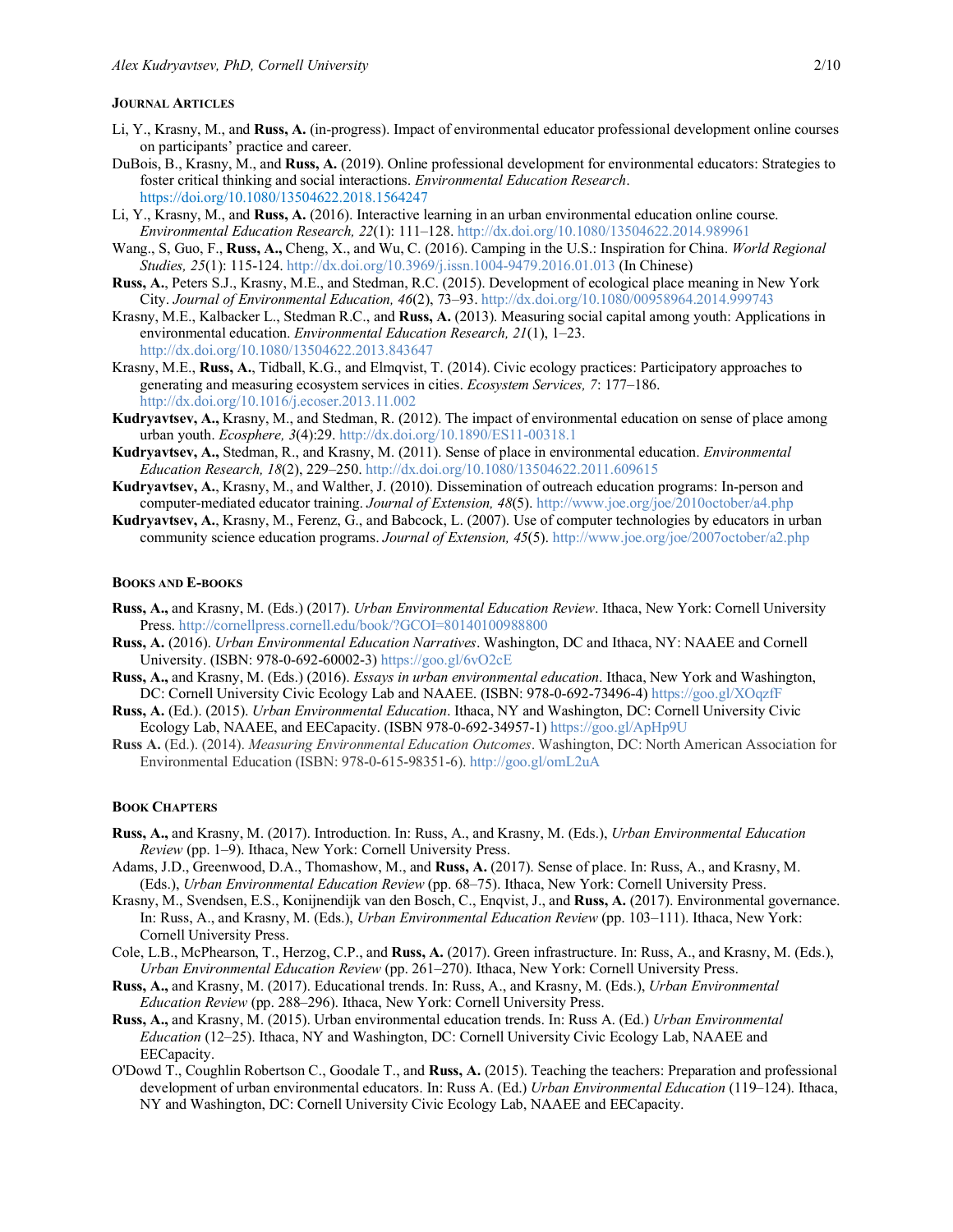## **REPORTS AND OTHER PUBLICATIONS**

- **Russ, A.,** Li, Y., Krasny, M. (2017). *Urban Environmental Education: Online Course Report*. Ithaca, NY: Cornell University Civic Ecology Lab. http://goo.gl/Suyo7h
- **Russ, A.,** Mikhailova, M., Kobzar, O., Adam, A. (2017). *The system of lifelong environmental education in Tomsk, Russia*. Washington, DC: Global Environmental Education Partnership. https://naaee.org/eepro/groups/globalee/case-study/system-lifelong-environmental-education

#### **COURSES DEVELOPED AND TAUGHT**

| Nature Education                        | Cornell University MOOC. I have developed and taught this course in<br>spring 2019 (about 500 participants from 50 countries).                                                                                                                                                                       |
|-----------------------------------------|------------------------------------------------------------------------------------------------------------------------------------------------------------------------------------------------------------------------------------------------------------------------------------------------------|
| <b>Environmental Education Outcomes</b> | Cornell University online course. Taught in 2017, and Feb-Apr 2019 (500)<br>participants from 60 countries). Sponsored by Alibaba Foundation.                                                                                                                                                        |
| <b>Green Cities</b>                     | Cornell University summer college course (2018).                                                                                                                                                                                                                                                     |
| Urban Environmental Education           | Cornell University online professional development course for<br>environmental educators. Sep-Oct 2017, Apr-May 2018, and Nov-Dec<br>2019 (300-400 participants from 30-40 countries). Sponsored by the US<br>Environmental Protection Agency via the EECapacity project, and Alibaba<br>Foundation. |
| Introduction to Environmental Education | Cornell University online course. Sep-Oct 2017, Nov-Dec 2018, Sept-Oct<br>2019, (400-600 participants from 60 countries). Co-instructors: Krasny, M.,<br>and Li, Y.                                                                                                                                  |
| <b>Global Environmental Education</b>   | Cornell University online course. May-June 2018 (300 participants from 50<br>countries).                                                                                                                                                                                                             |
| Urban Environmental Education (EE)      | Cornell University project-based learning community (Apr-Dec 2014),<br>which produced an e-book (https://goo.gl/ApHp9U). Sponsored by the US<br>Environmental Protection Agency.                                                                                                                     |
| <b>Measuring EE Outcomes</b>            | Cornell University online course (2012, Sep-Oct 2014), and project-based<br>online learning community (May-Oct 2013) for educators who produced an<br>e-book (http://goo.gl/omL2uA). Sponsored by the US EPA.                                                                                        |
| EE in Urban Communities                 | Cornell University online course (Fall 2011, 2012). Co-instructors: Krasny<br>M., and Price A.                                                                                                                                                                                                       |
| <b>EE Teaching Methods</b>              | Tomsk State University (Russia) lectures and teaching practicum in high<br>schools for undergraduate students (2002-2004).                                                                                                                                                                           |
| <b>Environmental Practicum</b>          | Tomsk State University (Russia) 4-week summer environmental practicum<br>in nature reserves and industrial facilities for environmental major<br>undergraduate students (2002, 2003).                                                                                                                |

#### **CONFERENCE PRESENTATIONS**

- **Kudryavtsev, A.,** and Taggard, M. (2019). Environmental education case studies that teach and inspire. Round table at the NAAEE conference, October 2019, Lexington, Kentucky.
- Krasny, M., **Kudryavtsev, A.,** Li, Y., Armstrong, A., Yu, Y., and Yan, M. (2019). Online learning to advance environmental education practice: Cornell's experience and research. Hands-on presentation at the NAAEE conference, October 2019, Lexington, Kentucky.
- Li, Y., Krasny, M., **Kudryavtsev, A.,** Armstrong, A., Kizilcec, R., and Cho, J.Y. (2019). How normative messages in online courses influence educators' learning and practice. Poster at the NAAEE conference, October 2019, Lexington, Kentucky.
- **Kudryavtsev, A.** (2018). Green city design and nature education (绿色城市设计与自然教育). Presentation at the China Nature Education Forum (全国自然教育论坛). October 2018. Chengdu, China.
- **Kudryavtsev, A.,** Krasny M. (2018). Urban environmental education: Place, participation, partnership. Presentation at the New England Environmental Education Alliance. November 1–3, 2018. Lake Morey Resort, Vermont.
- **Kudryavtsev, A.,** Krasny, M. and Li, Y. (2018). Cornell University online courses for environmental education. Presentation at the North American Association for Environmental Education. October 10–13, 2018. Spokane, Washington.
- **Kudryavtsev, A.,** Braus, J., and Hopkins, M. (2018). Case studies that inspire environmental educators. Presentation at the North American Association for Environmental Education. October 10–13, 2018. Spokane, Washington.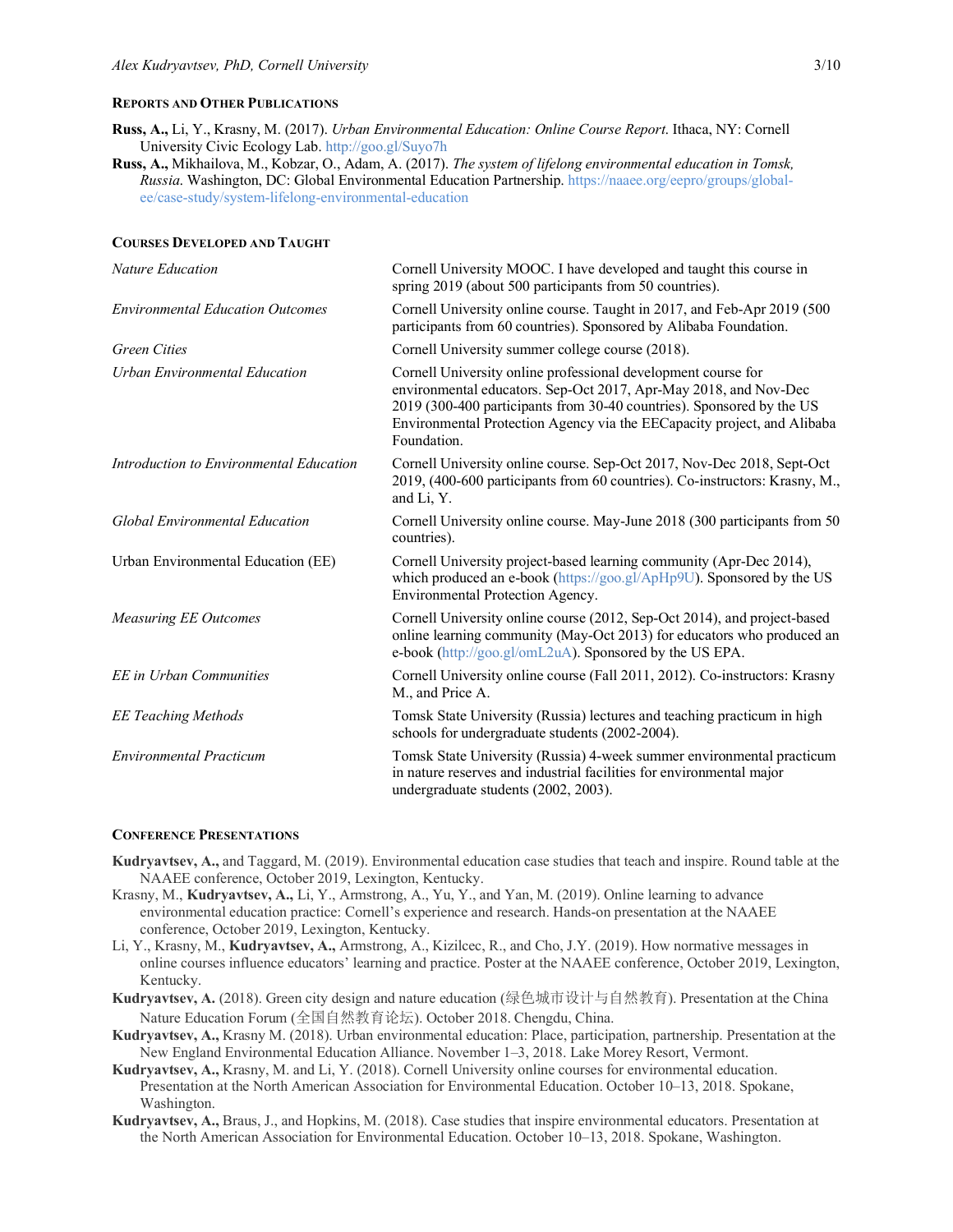- Li, Y., Krasny, M., **Kudryavtsev, A.** (2018). Environmental educators' global engagement through professional development MOOCs. 15<sup>th</sup> Annual Research Symposium, North American Association for Environmental Education. October 9–10, 2018. Spokane, Washington
- Briggs, L., **Kudryavtsev, A.,** and Li, Y. (2018). Exploring cross-cultural methodological research challenges in environmental education. Presentation at the 15<sup>th</sup> Annual Research Symposium, North American Association for Environmental Education. October 9–10, 2018. Spokane, Washington.
- **Kudryavtsev, A.,** and Krasny, M. (2017). Urban environmental education: Five trends. Research sub-forum at the Nature Forum, October 31, 2017, Hangzhou, China.
- Krasny, M., and **Kudryavtsev, A.** (2017). Environmental education outcomes and theory of change. Workshop for environmental educators. The Nature Forum, October 30, 2017, Hangzhou, China.
- **Kudryavtsev, A.,** and Krasny, M. (2016). Urban environmental education: Resources and lessons from EECapacity. Traditional presentation at the North American Association for Environmental Education Conference, October 21, 2016, Madison, Wisconsin.
- Krasny, M., **Kudryavtsev, A.,** Hauk, M., Marcos-Iga, P., Li, Y. and Ferguson A. (2016). EECapacity: Resources and finding s from five years. Research symposium presentation at the North American Association for Environmental Education Conference, October 20, 2016, Madison, Wisconsin.
- **Kudryavtsev A.,** et al., (50 co-authors) (2015). Urban environmental education: EECapacity's e-book. Poster presentation at the North American Association for Environmental Education Conference, October 2015, San Diego, California.
- **Kudryavtsev, A.,** Milkert, L., Janis, S., Malinowsky, P., and Krasny, M. (2015). Educators advance urban environmental education by writing an e-book. World Environmental Education Congress. June 29–July 2, 2015. Gothenburg, Sweden.
- **Kudryavtsev, A.,** and Krasny, M. (2014). Urban environmental education trends. Poster presentation at the North American Association for Environmental Education Research Symposium, October 2014, Ottawa, Canada.
- Kudryavtsev**, A.,** Dembiec, C., Eckman, M, Byron, M, Colodner, D, Copeland, M, Coulter, B., Councill, E., Focht, S, Gonzales, G, May, C., McReynolds, F., Meyers, S., Osborne, A., Paul, A., Pulido, M., Saffian, L., Segovia, G., Simpson, J, Spencer, C., and Weigel, B. (2014). Measuring environmental education outcomes: EECapacity's e-book. Poster presented at the North American Association for Environmental Education Conference, October 2014, Ottawa, Canada.
- Li, Y., Krasny, M., and **Russ, A.** (2014). Measuring practice innovations in environmental education programs. Poster presentation at the North American Association for Environmental Education Research Symposium, October 2014, Ottawa, Canada.
- **Kudryavtsev, A.,** and Krasny, M. (2013). Urban environmental education: Trends. Oral presentation, the 45th Annual New York State Outdoor Education Association (NYSOEA) Conference, October 24-27, 2013, Albany, New York.
- **Kudryavtsev, A.** (2013). EECapacity tools. Oral presentation, the 45th Annual New York State Outdoor Education Association (NYSOEA) Conference, October 24-27, 2013, Albany, New York.
- **Kudryavtsev, A.,** Krasny, M., Braus, J., and Fraser, J. (2013). eeEcology Map and other EECapacity tools. Oral presentation, North American Association for Environmental Education Conference, Baltimore, Maryland, October 9- 12, 2013.
- **Kudryavtsev, A.,** and Price, A. (2013) Urban environmental education: Special interest group meeting. Interactive presentation, North American Association for Environmental Education Conference, Baltimore, Maryland, October 9- 12, 2013.
- **Kudryavtsev, A.,** and Krasny, M. (2013). Urban environmental education. Oral presentation, the World Environmental Education Congress. June 9–14, 2013, Marrakech, Morocco.
- Brous, J., Marcos-Iga, P., **Kudryavtsev, A.,** Li, Y., Krasny, M, Fraser, J., and Price, A. (2013). Tools for integrating research and professional development. Workshop, the World Environmental Education Congress. June 9–14, 2013, Marrakech, Morocco.
- Li, Y., Krasny, M., and **Kudryavtsev, A.** (2013). Interactive learning in an online urban environmental education course: Role of participants, instructors and course materials. Oral presentation, the World Environmental Education Congress. June 9–14, 2013, Marrakech, Morocco.
- Li, Y., Krasny, M., and **Kudryavtsev, A.** (2013). Interactive learning in an online urban environmental education course. Oral presentation, the Cornell's Department of Natural Resources Graduate Student Association's Annual Symposium. January 17–18, 2013, Ithaca, NY.
- Li, Y., Krasny. M., and **Kudryavtsev, A.** (2012). Interactive learning in an online urban environmental education course. Poster, the North American Association for Environmental Education Research Symposium, October 2012, Berkeley, California.
- **Kudryavtsev, A.,** Krasny, M., Stedman, R., and Peters, S. (2011). Dissertation on sense of place in environmental education. Round table presented at the North American Association for Environmental Education Research Symposium, October 2011, Raleigh, North Carolina.
- **Kudryavtsev, A.,** Krasny. M., and Price, A. (2011). EECapacity offers the urban environmental education course. Formal presentation at the North American Association for Environmental Education Conference, October 2011, Raleigh, North Carolina.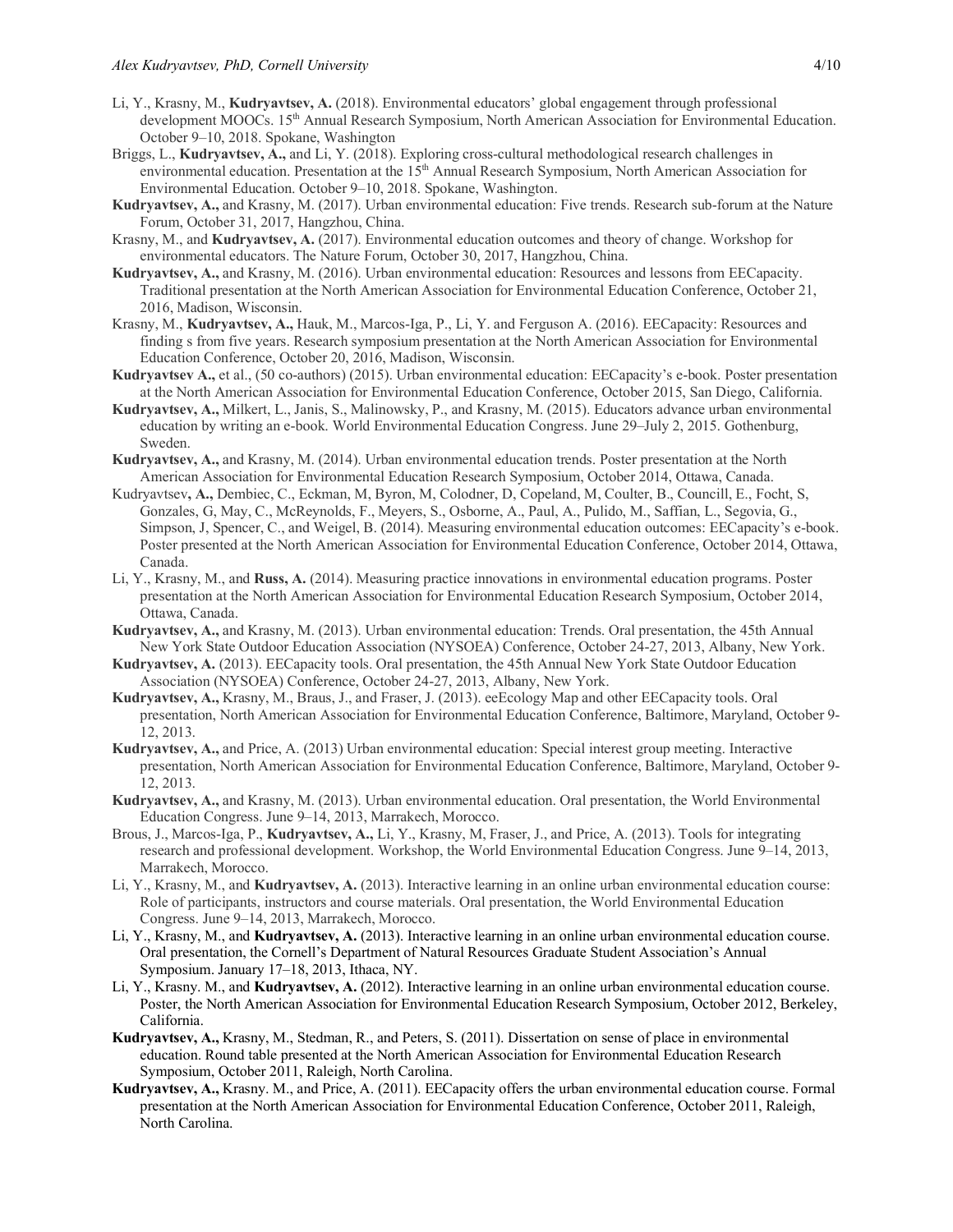- **Kudryavtsev, A.** (2011). Sense of place in urban environmental education. Presentation in the Cornell University Department of Natural Resources Spring 2011 Weekly Seminar Series, February 22, 2011, Ithaca, New York.
- **Kudryavtsev, A.,** Severino, A., Baichu, G., and Henning, D. (2010). Restoring oyster reefs in New York City for people and nature. Presented at the Future Cities, Future Citizens open seminar at Nordic Light House, Shanghai, China, October 17, 2010.
- Moskell, C., Broussard-Allred, S., Loria, K., Lambert, V., Brooks, L., Cheng, S., Ferenz, G., and **Kudryavtsev, A.** (2010). Resident's attitudes towards street trees and park trees in New York City. Poster presented at the North American Association for Environmental Education Research Symposium, September 2010, Buffalo, New York.
- **Kudryavtsev, A.,** Krasny, M., and Stedman, R. (2010). The impact of urban environmental education on sense of place in youth. Poster presented at the North American Association for Environmental Education Research Symposium, September 2010, Buffalo, New York. Also presented at the annual Cornell Council Sustainability Committee meeting 2010, Ithaca, New York.
- Krasny, M., Kalbacker, L., **Kudryavtsev, A.,** and Stedman, R. (2010). Development of an instrument to measure social capital in youth. Poster presented at the North American Association for Environmental Education Research Symposium, September 2010, Buffalo, New York.
- **Kudryavtsev, A.,** Stedman, R., and Krasny, M. (2010). Developing a survey to measure sense of place in youth. MillionTreesNYC, Green Infrastructure, and Urban Ecology: A Research Symposium, March 5–6, 2010, New York City.
- **Kudryavtsev, A.,** Krasny, M., Plewka, J., Runfola, A-M., Griffin, D., Liebowitz, A., Guance, A., Word, C., and Henning, D. (2009). Civic ecology education: restoring landscapes and mindscapes in the Bronx. Community Forestry & Environmental Research Partnership Annual Workshop, September 9–13, 2009, St. Helena Island, South Carolina.
- **Kudryavtsev, A.,** Krany, M., Plewka, J., Runfola, A-M., Griffin, D., Liebowitz, A., Guance. A., Word, C., and Henning, D. (2009). Measuring place attachment in urban youth. Poster presented at The North American Association for Environmental Education Research Symposium, October 2009, Portland, Oregon.
- **Kudryavtsev, A.,** Krasny, M., Runfola, A-M., Griffin, D., Liebowitz, A., Plewka, J., Archino, A., Oliveira, S., and Williams, A. (2009). Civic ecology education: building sense of place and restoring landscapes in the Bronx. The World Environmental Education Congress, May 10–14, 2009, Montreal, Canada.
- **Kudryavtsev, A.,** and Krasny, M. (2008). Urban environmental education: an avenue towards community-based natural resources management. Community Forestry & Environmental Research Partnership Annual Workshop, September 24-28, 2008, Craftsbury, Vermont.
- **Kudryavtsev, A.,** Doroshenko, M., Krasny, M. (2008). International programs to promote education for sustainable development. On the way to sustainable development: Bulletin of the Russian Centre of Environmental Politics. Number 46 (pp. 60–61). Moscow, Russia. (in Russian)
- **Kudryavtsev, A**., Krasny, M., Ferenz, G., and Weiss, J. (2007). Networking among environmental educators in NYC: Current status and desired outcomes. Pre-Conference Research Symposium, the 35th Annual Conference of the North American Association for Environmental Education, Virginia Beach, VA.
- **Kudryavtsev, A.,** Krasny, M., Sitawi, J., Doroshenko, M., and Usova, N. (2007). Blogging across continents: Integrating local and global education. The World Environmental Education Congress, July 2–6, 2007, Durban, South Africa.
- **Kudryavtsev, A.,** and Krasny, M. (2006). Cost-effectiveness of digital and face-to-face educator training. Pre-Conference Research Symposium, the 35th Annual Conference of the North American Association for Environmental Education, St. Paul, MN.
- Kudryavtsev**, A.,** Doroshenko, M., Krasny, M. (2006). Implementation of international environmental education programs [in the local context]. Abstracts of regional conference "Environmental Education: Problems, Experience, Perspectives" (pp. 81–82). Tomsk, Russia. (in Russian)
- **Kudryavtsev, A.,** Krasny, M., Ferenz, G., and Babcock, L. (2005). Digital era? No educator left behind! Pre-Conference Research Symposium, the 34th Annual Conference of the North American Association for Environmental Education, Albuquerque, NM.
- **Kudryavtsev, A.,** and Krasny, M. (2005). The impact of computer-mediated communication on dissemination of environmental education programs. Pre-Conference Research Symposium, the 34th Annual Conference of the North American Association for Environmental Education, Albuquerque, MN.
- **Kudryavtsev A.** (2004). Gardens of diversity: Growing across cultures. Co-organized a walking tour of community gardens (with Ferenz G., Krasny M.) as part of a workshop at the Annual Conference of American Community Garden Associations, Toronto, Canada (September 2004).
- **Kudryavtsev, A.** (2004). The curriculum for "Methods of Environmental Education" course. Abstracts of the International Conference "Environmental Safety: Nature and Society" (pp. 140–141). St. Petersburg, Russia. (in Russian)
- Kudryavtsev**, A.,** Mudarisora, G., Doroshenko, E., and Kupressova, E. (2004). Cooperation of governmental organizations and NGOs for environmental education. Abstracts of the International conference "Environmental Safety: Nature and Society" (pp. 142–143). St. Petersburg, Russia. (in Russian)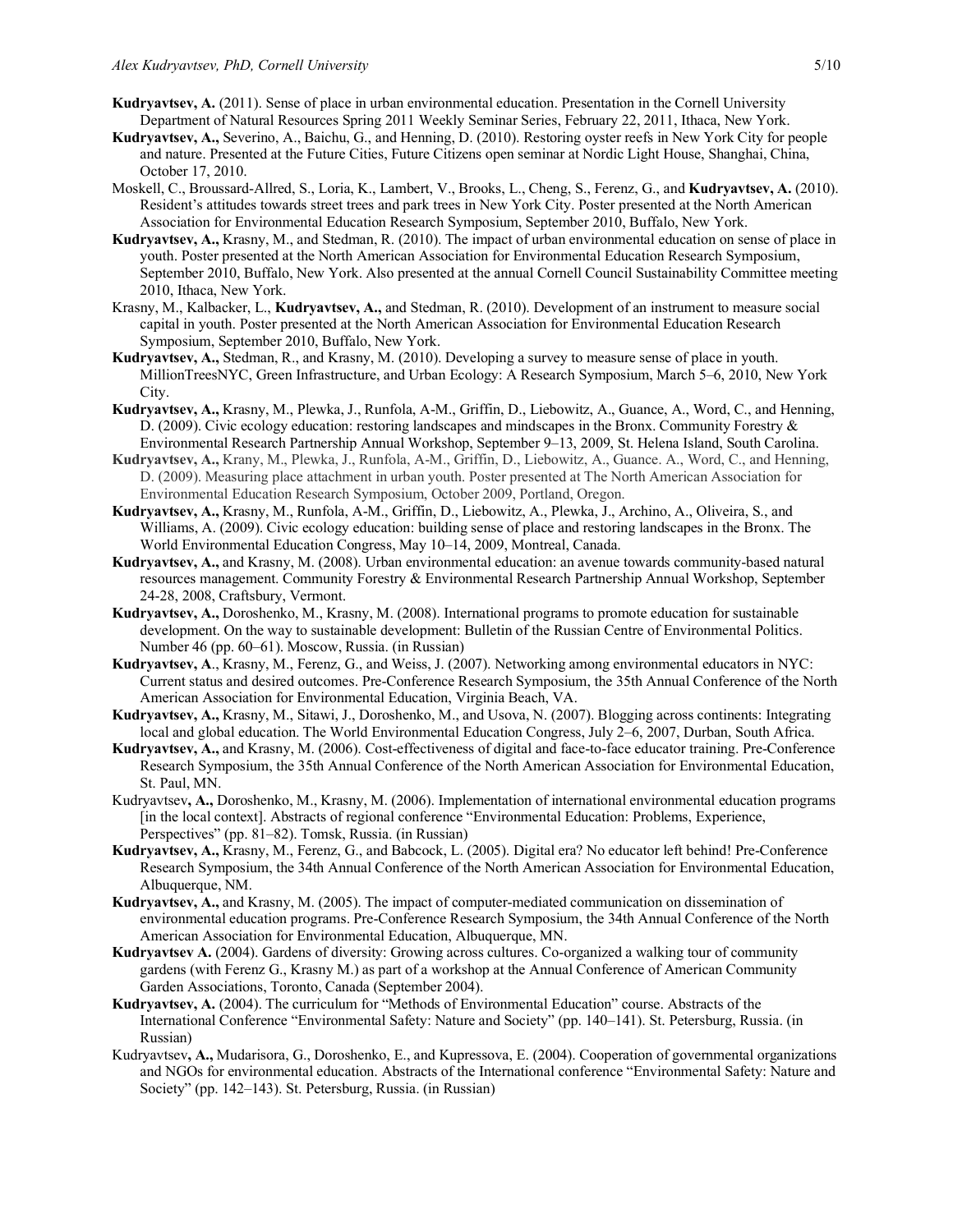- **Kudryavtsev, A.** (2003). Environmental education approaches in high school. Ecology, environmental protection, natural resource, and environmental management: Study programs (pp. 210–215). Tomsk, Russia, Tomsk State University. (in Russian)
- **Kudryavtsev, A.,** and Schinkin, N. (2003). Summer environmental practicum for students at historic and cultural heritage sites. Environmental problems of protection of historical and cultural heritage: Science articles (pp. 409–411). Moscow. (in Russian)
- **Kudryavtsev, A.** (2003). The dynamics of schoolchildren's environmental attitudes. Abstracts of conference of young researchers "Science, technology, and innovation." Volume 5. Novosibirsk, Russia, 153–154. (in Russian)
- **Kudryavtsev, A.** (2002). A way to success: combining research, education and outreach. Abstracts of regional conference "The environment of institutions of higher education as a factor of professional development" (pp. 109–111). Voronezh, Russia. (in Russian)
- **Kudryavtsev, A.,** Schinkin, N., and Levasheva, Yu. (2002). Environmental education programs in the Larinsky Nature Reserve (Tomsk, Russia). Abstracts of conference "Natural and cultural landscapes: problems of environment and sustainability" (264–265). Pskov, Russia. (in Russian)
- Schinkin, N., and **Kudryavtsev, A.** (2002). Field practicum for environmental science students, Tomsk State University. Abstracts of regional conference "Continuous environmental education in regional education" (p. 33). Tomsk, Russia. (in Russian)
- Lepshina, Yu., and **Kudryavtsev, A.** (2002). The experience of implementing after-school formal environmental education in Tomsk school #28. Abstracts of regional conference "Continuous environmental education in regional education" (pp. 37–38). Tomsk, Russia. (in Russian)
- **Kudryavtsev, A**., Varfolomeeva, O., Petuchova, T., Mudarisova, G., Letuvninkas, V., and Krinitsina, N. (2002). The role of NGOs in non-formal environmental education of schoolchildren. Abstracts of regional conference "Continuous environmental education in regional education" (pp. 43–44). Tomsk, Russia. (in Russian)
- **Kudryavtsev, A.,** Bubina, A., and Kapitonova, K. (2002). Schoolchildren's attitudes toward nature. Abstracts of conference "Environmental Safety" (p. 77). Yekaterinburg, Russia. (in Russian)

## **INVITED SPEAKER**

- **Russ, A.** (2018). Environmental education for urban sustainability. Invited lecture at the National Taiwan Normal University. June 7, 2018. Host: Dr. Shin-Cheng Yeh.s
- **Kudryavtsev, A.** (2018). Urban Environmental Education Review book. "Chats in the Stacks" book talk at Mann Library, Cornell University (March 8, 2018). http://goo.gl/tfYqts
- **Kudryavtsev, A.** (May 2015) Urban environmental education research (3 lectures). Tomsk State University, Department of Environmental Management. Host: Dr. Alexander Adam.
- **Kudryavtsev, A.,** and Krasny, M. (2014, Oct 8) Urban environmental education: Literature review. Invited research presentation at Centro de Ciências da Saúde, the Federal University of Rio de Janeiro. Hosts: Dr. Vera Siquiera, Dr. Isabel Martins.
- **Kudryavtsev, A.** (2014, Feb 27–28). A series of faculty discussions and graduate student classes at the Wisconsin Center for Environmental Education, University of Wisconsin–Stevens Point. Topics: urban environmental education; sense of place research; online professional development courses; and participatory research approaches. Hosts: Solin, J., and Liddicoat, K.; sponsored by the Wisconsin Center for Environmental Education.
- **Kudryavtsev, A.** (2014, Feb 25–26). Workshop on EECapacity, a national EPA-funded environmental education professional development program. Host: Kerlin S.; sponsored by EECapacity.
- Krasny, M., Hilliard, C., **Kudryavtsev**, A., and Schusler, T. (2013). Civic ecology in the windy city and beyond. The "Big Red, Big Impact: Cornell Engages Chicago" alumni event. The Art Institute of Chicago (October 18, 2013).
- **Kudryavtsev, A.** (2012). The impact of urban environmental education on sense of place. Online webminar, Professional Learning Community, the EECapacity project, March 15, 2012.
- **Kudryavtsev, A.,** Krasny, M., and Price, A. (2011). Online professional development course: environmental education in urban communities. EECapacity Strategic Planning Meeting, November 16th, Silver Spring, Maryland.
- **Kudryavtsev, A.** (2011). The impact of urban environmental education on sense of place. Two guest lectures in the "Foundation of Recreation" class, October 26th, SUNY Cortland, New York.
- **Kudryavtsev, A.,** Krasny, M., Stedman, R., and Peters, S. (2011). Learning about social-ecological systems through narratives: the Bronx case study. URBIS workshop, organized by Stockholm Resilience Centre and Cornell Lab of Civic Ecology. October 19th. Cornell University, Ithaca, New York.
- **Kudryavtsev, A.** (2010). Four lessons on the urban environment. Concordia International School Shanghai (上海协和国 际学校), Shanghai, China (October 2010).

#### **OUTREACH AND PROFESSIONAL DEVELOPMENT**

2014 summer *Fellow, North American Association for Environmental Education, Washington, DC.*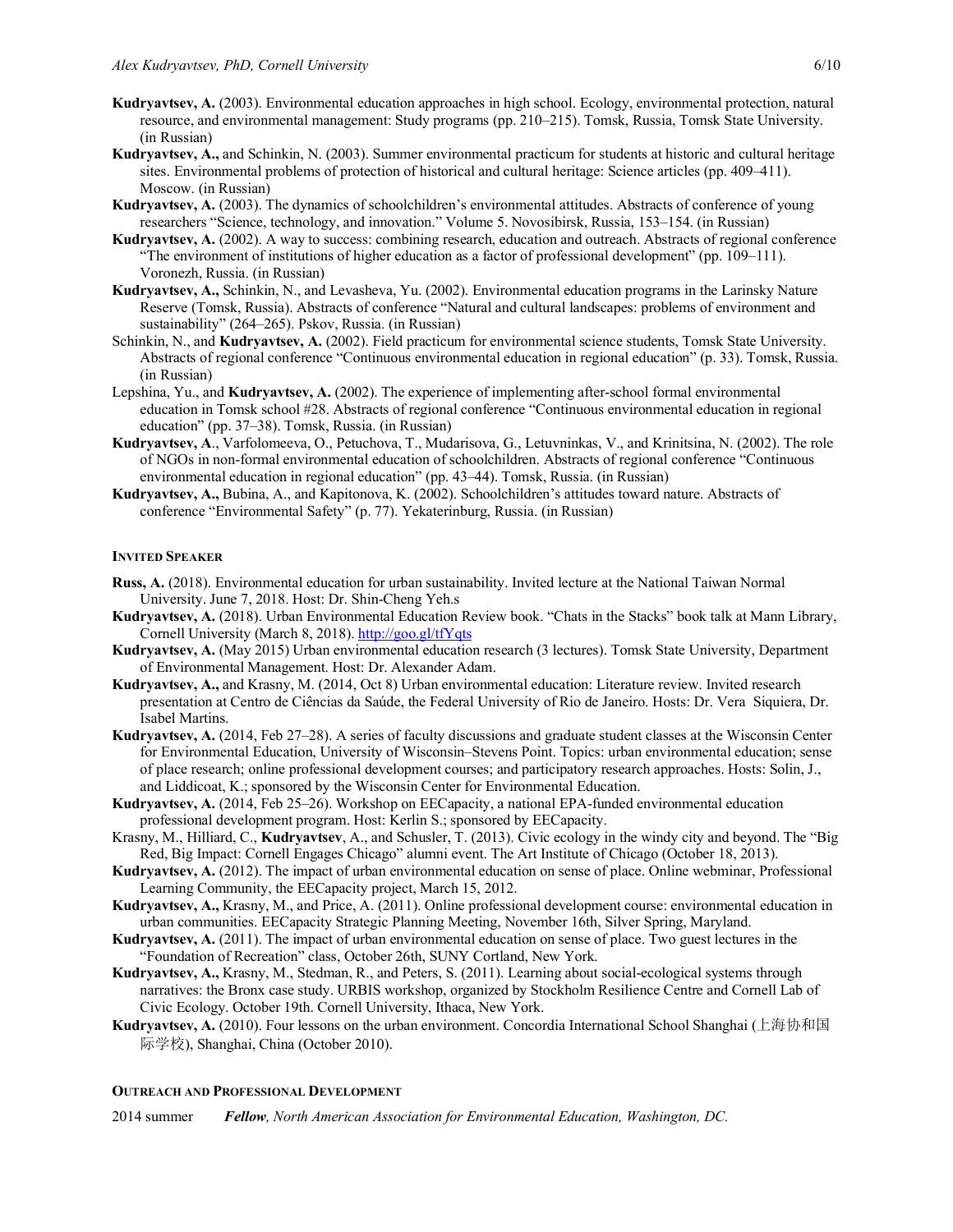| 2009-2010       | <b>Outreach Education Program Coordinator</b> , College Achievement through Urban Science Exploration<br>program, Cornell University and Henry Street Settlement (Teagle Foundation). Developed curriculum<br>on research methods and environmental science for minority high school students in NYC exploring<br>environmental career track; organized interactive learning sessions and environmental field trips to<br>UNESCO Liaison Office in New York, green buildings and other facilities. |
|-----------------|----------------------------------------------------------------------------------------------------------------------------------------------------------------------------------------------------------------------------------------------------------------------------------------------------------------------------------------------------------------------------------------------------------------------------------------------------------------------------------------------------|
| $2009 - 2010$   | <b>Intern,</b> UNESCO Liaison Office at the United Nations Headquarters, New York (Sep 2009–Apr 2010).<br>Worked with the URBIS Partnership team designing an international program to support resilience and<br>sustainability in cities, organized youth learning sessions about the urban environment, supported the<br>"Education for All" conference headed by the UN Secretary General Ban Ki-moon.                                                                                          |
| 2008-2009       | <b>Urban Environment Program Assistant, Cornell University Cooperative Extension–NYC. Coordinated</b><br>environmental outreach programs on Governors Island and Central Park in New York City; organized<br>web development; developed outreach materials on ecosystem services.                                                                                                                                                                                                                  |
| 2006, January   | Participant, Field Course on International Agriculture and Rural Development in India. Studied<br>development in rural and urban India, including Chennai, Vijayawada, Hyderabad, Kochi, Calicut, and<br>Mumbai; networked with environmental education organizations in Ahmedabad and New Delhi.                                                                                                                                                                                                  |
| $2005$ , summer | <b>Intern,</b> Cornell University Cooperative Extension–NYC. Conducted research about the use of computer<br>technologies by environmental educators; co-organized Garden Mosaics program workshops.                                                                                                                                                                                                                                                                                               |
|                 | 2003, September <i>Participant, Open World Environmental Exchange Program, Vermont, USA</i> . Learned about<br>environmental education, stewardship and conservation programs in Vermont.                                                                                                                                                                                                                                                                                                          |
| 2002, April     | <b>Participant</b> , Workshop on Theoretical Ecology, International Centre for Theoretical Physics, Trieste,<br>Italy. Exchanged and learned about different methods of environmental research.                                                                                                                                                                                                                                                                                                    |

#### **AWARDS AND FELLOWSHIP**

| 2018             | Educator of the Year, Higher Education. North American Association for Environmental Education.                                                                                                                                                       |
|------------------|-------------------------------------------------------------------------------------------------------------------------------------------------------------------------------------------------------------------------------------------------------|
| 2009-2010        | Dissertation Fellowship, Community Forestry and Environmental Research Partnership program<br>(\$14,409).                                                                                                                                             |
| 2009             | Summer stipend support, the Graduate Field of Natural Resources, Cornell University (\$2,050).                                                                                                                                                        |
| 2009             | Outstanding Graduate Teaching Assistant "Golden Apple" Award. Cornell University.                                                                                                                                                                     |
| 2008             | Pre-dissertation Fellowship, Community Forestry and Environmental Research Partnership program.                                                                                                                                                       |
| 2005, 2007       | Cornell University Urban Scholars.                                                                                                                                                                                                                    |
| 2004-2005        | U.S. Department of State - Muskie Fellowship by American Councils to study at Cornell University,<br>3% of competitive applicants awarded (total support for two academic years $\sim$ \$100.000).                                                    |
| 2002-2003        | Russian President's Scholarship, a one academic year award.                                                                                                                                                                                           |
| 2002, 2003       | YUKOS Oil Company Scholarships, awarded twice.                                                                                                                                                                                                        |
| 2002, 2003       | Tomsk Region Governor's Awards in Science and Education, awarded twice.                                                                                                                                                                               |
| 1999, 2000, 2001 | Soros Student Award, Open Society Institute, awarded three times.                                                                                                                                                                                     |
| 1999-2001        | Russian Governmental Scientific Scholarship, the Government of Russian Federation.                                                                                                                                                                    |
| 1999, 2000       | Russian National Environmental Olympiads, first place awards.                                                                                                                                                                                         |
| 1999             | Russian National Contest "Environmentalist of the XXI Century," first place.                                                                                                                                                                          |
| <b>GRANTS</b>    |                                                                                                                                                                                                                                                       |
| 2019-2022        | Exploring the outcomes of urban agriculture education in NYC. (Co-PIs: Alex Kudryavtsev, Marianne<br>Krasny). Sponsor: Federal Capacity Fund. (\$98,000)                                                                                              |
| 2019-2020        | Environment and Education Sustainable Development Goals: Building Capacity for Local<br>Environmental Practice Through Online Learning in China (Co-PIs): Marianne Krasny, Rene Kizilcec,<br>Yue Li, Alex Kudryavtsev. Sponsor: Cornell China Center. |

- 2016–2018 Global Environmental Education Partnership (GEEP) travel grants (about \$3000 each) to participate in the GEEP planning meetings in Madison, Wisconsin (October 2016), Osaka, Japan (May 2017), Taipei, Taiwan (May 2018), Spokane, Washington (2018).
- 2017–2018 Alibaba Foundation, environmental educators' professional development: online courses, international exchange program, and workshops (\$200,000). Co-organized with Li, Y. and Krasny, M.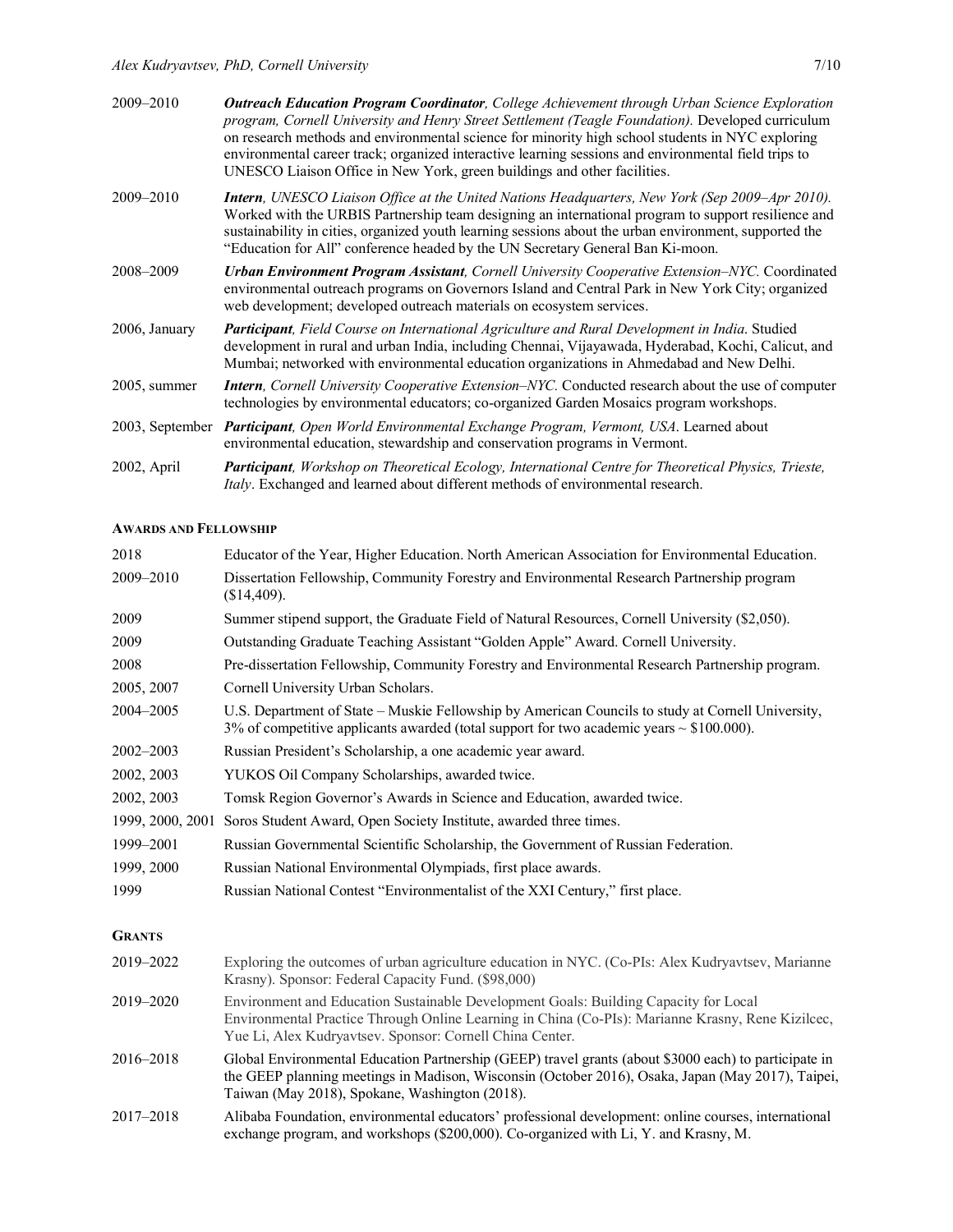| 2012      | Cornell Open-Access Publication Fund, Cornell University Library (\$1,500).                                                                                                                                                                             |
|-----------|---------------------------------------------------------------------------------------------------------------------------------------------------------------------------------------------------------------------------------------------------------|
| 2011      | Graduate Student Conference Grant from the Cornell University Graduate School to participate at the<br>NAAEE Research Symposium and Annual Conference (\$360).                                                                                          |
| 2009      | William B. Stapp College Student Scholarship, the North American Association for Environmental<br>Education (\$340).                                                                                                                                    |
| 2009      | Graduate Student Conference Grant from the Cornell University Graduate School to participate at the<br>5 <sup>th</sup> World Environmental Education Congress, Montreal, Canada (\$230).                                                                |
| 2006      | Financial Aid Award to participate in the "Agriculture in Developing Countries" course field trip in<br>India, International Programs, Cornell University (\$2,000).                                                                                    |
| 2005      | The Graduate Research Fellowship in Community Development Policy-Making. Project: "Computer<br>Technologies for Science Education in NYC Communities," at Cornell University Cooperative<br>Extension-NYC, advisors Krasny M. and Ferenz G. (\$3,000).  |
| 2005      | Cornell University Graduate School Travel Scholarship (\$450).                                                                                                                                                                                          |
| 2005      | William B. Stapp College Student Scholarship, the North American Association for Environmental<br>Education (\$400).                                                                                                                                    |
| 2003      | The Ecology and Environmental Protection in Siberia project, an international summer school for Ohio<br>State University students at Tomsk State University (program manager; PI: Dr. Karnachuk). Grant<br>awarded by Ohio State University (\$21,000). |
| 2003      | The School of Environmental Leaders (Trainer. Project coordinator: Doroshenko E.). Tomsk<br>Environmental Protection Agency (\$500).                                                                                                                    |
| 2002      | Travel grant for the workshop on theoretical ecology, ICTP / UNESCO, Trieste, Italy (\$2,000).                                                                                                                                                          |
| 2002      | Travel grant. The 17th session for the Global Biodiversity Forum, Valencia. Spain. IUCN – The World<br>Conservation Union.                                                                                                                              |
| 2002      | Internet and Environmental Control project (Co-manager with Doroshenko E., Mudarisova G., et al.).<br>Siberian Civic Initiatives Support Center.                                                                                                        |
| 2002      | Russian National School of Young Environmental Inspectors (Co-manager with Antropova S.,<br>Mudarisova G., et al.). Pacific Environmental and Resources Center, USA (\$10,000).                                                                         |
| 2002      | Grant to compose and publish a reference book "Internet-resources on Environmental Protection"<br>(Project manager). Tomsk Environmental Protection Agency and American Education Center in<br>Tomsk, Russia (\$300).                                   |
| 2001      | Russian National School of Young Environmental Inspectors (Co-manager with Mudarisova G.,<br>Varfolomeeva O., et al.). Pacific Environmental and Resources Center, USA (\$10,000).                                                                      |
| 1999      | Russian National School of Young Environmental Inspector (Project manager). Pacific Environmental<br>and Resources Center, USA (\$5,000).                                                                                                               |
| 1999      | The Protection of Black Stork Habitats project (Participant. Project coordinator: Blinov L.). Charitable<br>donor, UK (£857).                                                                                                                           |
| 1998-2000 | Telecommunication for Environmental Organizations (Co-manager with Blinov L.). Sacred Earth<br>Network, USA (\$500).                                                                                                                                    |

## **VIDEO AND PODCASTS**

| Nature Education online course                                                                                          | https://tinyurl.com/NE-lectures |
|-------------------------------------------------------------------------------------------------------------------------|---------------------------------|
| Nature Education webinar series                                                                                         | https://tinyurl.com/NE-webinars |
| Environmental Education in Mexico (CICEANA) (2018), 5:15min                                                             | https://youtu.be/3Kq6pvffids    |
| Jian An Eco-school, Taipei, Taiwan (2018), 6.07min                                                                      | https://youtu.be/9kybZ9tYYzg    |
| Environmental Education Outcomes (a series of podcasts) (2017)                                                          | http://goo.gl/R4KerT            |
| Urban Environmental Education Review (30 video lectures),<br>co-produced with B. Hutchinson, M. Krasny and Y. Li (2017) | http://goo.gl/Mdhm0p            |
| EEResearch: Environmental education outcomes (2015), 5:22min                                                            | http://youtu.be/PYCpBS-O69c     |
| EEResearch: Pro-environmental behavior (2015), 5:37min                                                                  | http://youtu.be/ ixdefQtAjs     |
| EEResearch: What influences pro-environmental behavior (2015), 4:41m                                                    | http://youtu.be/N3vAcicWVt0     |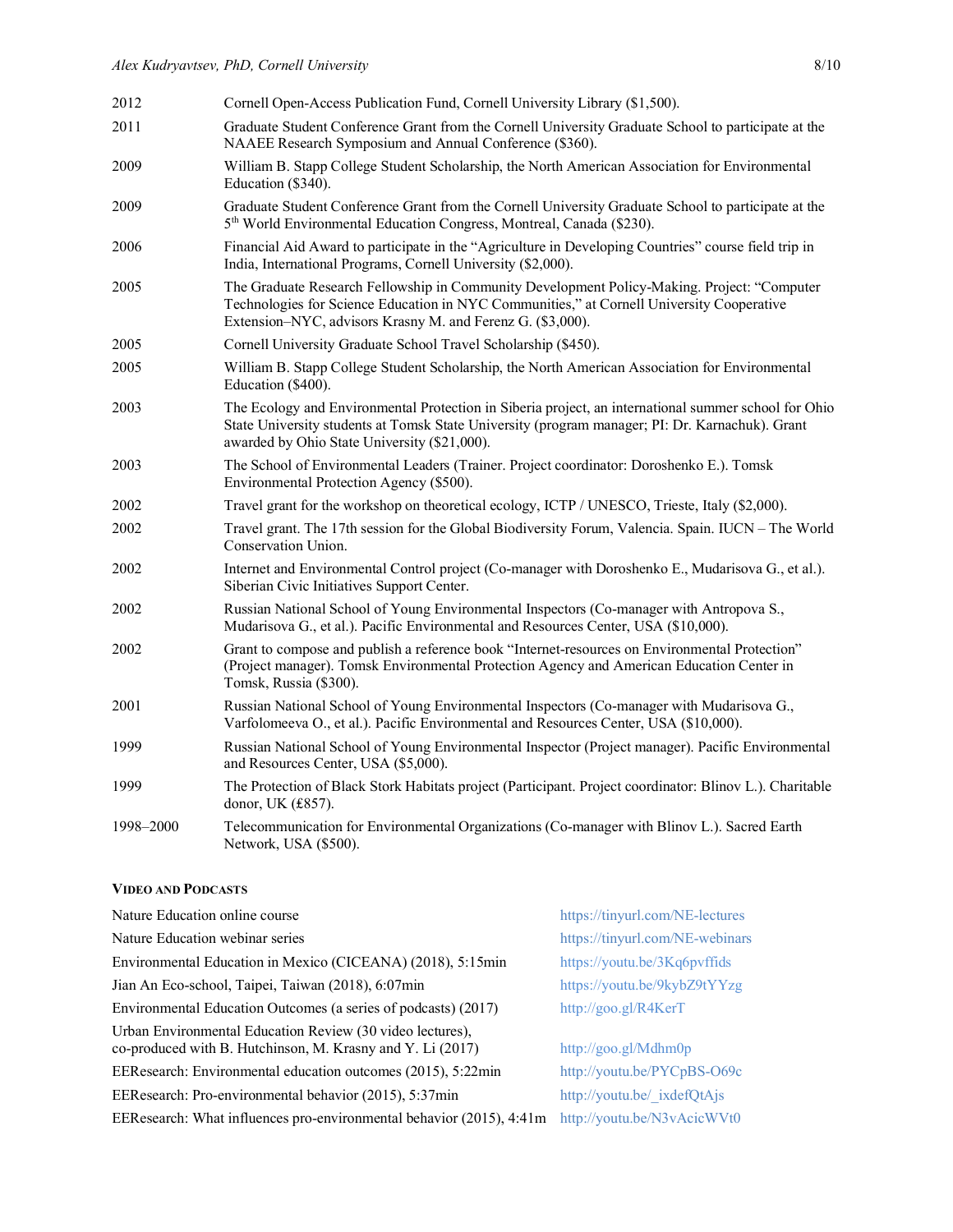| EEResearch: Urban environmental education (2014), 10.01min                                         | http://youtu.be/Zs xC78PN44 |
|----------------------------------------------------------------------------------------------------|-----------------------------|
| EEResearch: Environmental education and sense of place (2013), 8:52min http://youtu.be/1idOcEkQZC8 |                             |
| Sense of place: survey (2012), 7:02min                                                             | http://youtu.be/YEm4ul6lOhs |
| New York Harbor School (2011), 4:30min                                                             | http://youtu.be/CcxaZm2NkCI |
| Satellite Academy Eco-Leaders program, New York (2011), 6:06 min                                   | http://youtu.be/7d5mQlLH3jo |
| The Urban Farm at the Battery, New York (2011), 3:28min                                            | http://youtu.be/sUQFCPmXcOQ |
| What's Good in My Hood (2011), 6:57min                                                             | http://youtu.be/Mfh579rjiio |
| Education program at New York Restoration Project (2011), 5:02                                     | http://youtu.be/gTlYZ77uUcM |
| Drew Gardens, The Bronx (2011), 4:11min                                                            | http://youtu.be/b4b4Viw0k6s |
| AmeriCorps, New York Restoration Project (2011), 3:04min                                           | http://youtu.be/iyABvj157Jw |
| Green roof in the Bronx $(2010)$ , 2.42min                                                         | http://youtu.be/QtK2jCxKiyg |
| Rocking the Boat: oyster restoration (2010) 2:52min                                                | http://youtu.be/M12tfjlmRIU |
| Rocking the Boat: education about oysters (2010), 1:55min                                          | http://youtu.be/OlFybOCOusk |
| Rocking the Boat: education approaches (2010), 3:20min                                             | http://youtu.be/1PmuMfS3OVo |
| Environmental stewardship in the North Bronx (2010), 1:17min                                       | http://youtu.be/ooxOyL8fiVc |
| Planting day in the Bronx $(2009)$ , 3.51 min                                                      | http://youtu.be/JzDDRYdpZGA |
| Removing invasive species, New York (2009), 3:54min                                                | http://youtu.be/gZcuBy ikEk |

# **SERVICE**

#### *Advisor*

Global Environmental Education Partnership (GEEP) (http://thegeep.org). This international partnership is organized by the US Environmental Protection Agency and Taiwan EPA to advance environmental education and sustainability on the global level. Meetings in Maddison, Wisconsin (2016), Osaka, Japan (2017), Washington, DC (2017), Taipei, Taiwan (2018), and Spokane, WA, USA (2018).

#### *Journal Articles Reviewer*

Journal of Environmental Education (2016, 2018–2019); Environmental Education Research (2011–2019); Health Education and Behavior (2019); Ecology and Society (2012–2014, 2018); Sustainability Science (2018), Journal for the Study of Religion, Nature and Culture (2013).

## *Member of Conference Planning Committees*

Socio-Scientific Committee, World Environmental Education Congress, in Marrakesh Morocco (2013) and Vancouver Canada (2017), Urban Environmental Education strand coordinator, NAAEE Conference, San Diego (2015).

#### *Conference Abstracts Reviewer*

The North American Association for Environmental Education Research Symposia in Virginia Beach, Virginia (2007), Wichita, Kansas (2008), Portland, Oregon (2009), Buffalo, New York (2010), Raleigh-Durham, North Carolina (2011), Oakland, California (2012), Baltimore, Maryland (2013), Ottawa, Canada (2014), Sand Diego, California (2015).

#### **PROFESSIONAL AFFILIATION**

| $2016-$       | <i>Advisory Board Member</i> , Global Environmental Education Partnership (supported by the US<br>Environmental Protection Agency and Taiwan EPA). |
|---------------|----------------------------------------------------------------------------------------------------------------------------------------------------|
| $2005 -$      | Member, North American Association for Environmental Education (NAAEE).                                                                            |
| $2012 - 2015$ | Member, American Association for the Advancement of Science (AAAS).                                                                                |
| $2007 - 2010$ | <b>Member</b> , Environmental Education Advisory Council, New York City.                                                                           |
| 2002–2004     | <b>Junior Member, Russian Academy of Natural Sciences.</b>                                                                                         |

#### **SKILLS**

| Computer  | Video editing, HTML, Stata.                                                                |
|-----------|--------------------------------------------------------------------------------------------|
| Languages | English (fluent), Russian (native speaker), Spanish and French (conversational, learning). |